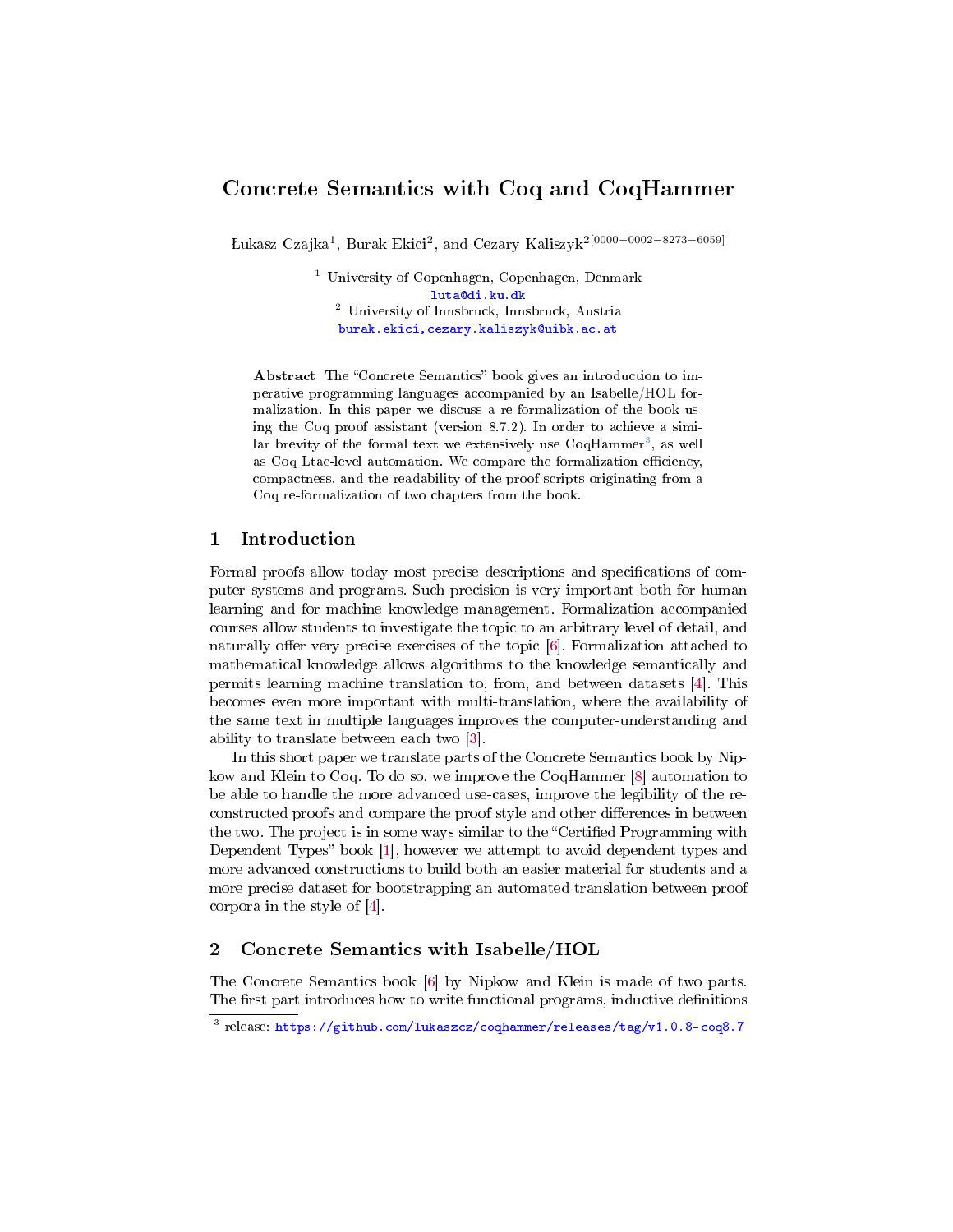and how to reason about their properties in Isabelle/HOL's structured proof language. While the second part is devoted to formal semantics of programming languages using the "small" imperative  $IMP<sup>4</sup>$  $IMP<sup>4</sup>$  $IMP<sup>4</sup>$  language as the instance. This part more concretely examines several topics in a wide range varying from operational semantics, compiler correctness to Hoare Logic. The proofs presented in this part are not given in Isabelle/HOL's structured language. However, such a formalization accompanies the paper proofs via the provided links usually given in section beginnings.

In this work we attempt to reformalize in Coq some subset of the Isabelle/HOL theories that accompanies the second part of the book. As illustrated in Chapter [4,](#page-2-0) we aim at catching the same level of automation in Coq thus approximating the proof texts to the original ones in terms of length. To do so, we use automated reasoning techniques discussed in Chapter [3.](#page-1-1)

## <span id="page-1-1"></span>3 Coq and Coq Automation

The Coq proof assistant is based on the Calculus of Inductive Constructions. The main difference from proof assistants based on higher-order logic is the presence of dependent types. Coq also features a rich tactic language Ltac, which allows to write specialised proof automation tactics. Some standard automation tactics already available in Coq are:

- intuition: implements a decision procedure for intuitionistic propositional calculus based on the contraction-free sequent calculi  $LJT^*$  of Roy Dyckhoff.
- firstorder: extends intuition to a proof search tactic for first-order intuitionistic logic.
- auto and eauto: implement a Prolog-like backward proof search procedure.

The CoqHammer [\[8,](#page-5-3)[2\]](#page-5-5) plugin extends Coq automation by a number of other useful and generally more powerful tactics similarly to that available in Isabelle [?]. Its main tactic hammer combines machine learning and automated reasoning techniques to discharge goals automatically. It works in three phases:

- 1. Premise selection uses machine learning techniques to choose a subset of the accessible lemmas that are likely useful for the goal.
- 2. Translation of the goal and the preselected lemmas to the input formats of first-order automated theorem provers (ATPs) such as Vampire [\[5\]](#page-5-6) or Eprover [\[7\]](#page-5-7), and running the ATPs on the translations.
- 3. Reconstruction uses the information obtained from a successful ATP run to re-prove the goal in the logic of Coq. Upon success the hammer tactic should be replaced with the reconstruction tactic displayed in the response window. The success of the reconstruction tactic does not depend on any time limits nor external ATPs, therefore it is machine-independent.

<span id="page-1-0"></span> $^4$  IMP is a standard Turing complete imperative language involving the mutable global state as a computational side effect. The reason why this language has been selected is just that it has enough expressive power to be Turing complete.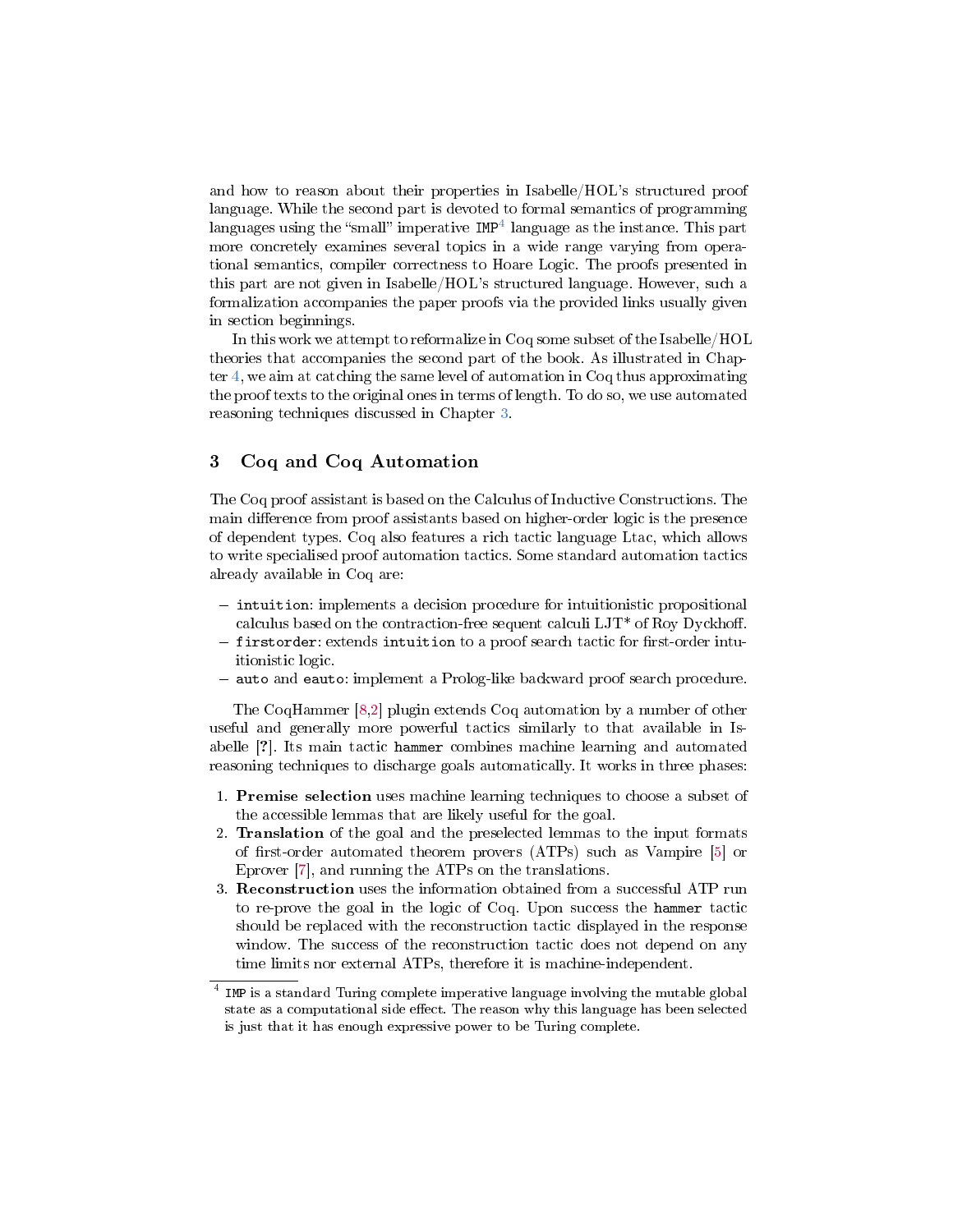The CoqHammer tool provides various reconstruction tactics. Among others, the tactics hobvious and hsimple perform proof search via the yelles tactic (see the last item below) using the information returned from the successful ATP runs after a constant unfolding and hypothesis simplication. Also, CoqHammer comes with tactics written entirely in Ltac. These tactics do not depend on any external tool, and are not informed about available lemmas in the context:

- $-$  sauto  $-$  a "super" version of the standard Coq tactics auto and intuition. It tries to simplify the goal and possibly solve it without performing much of actual proof search beyond what intuition already does. It is designed in such a way as to terminate in a short time in most circumstances. One can customize it by adding rewrite hints to the yhints database.
- scrush essentially a combination of sauto and ycrush. The ycrush tactic tries various heuristics and performs some limited proof search. Usually stronger than sauto, but may take a long time if it cannot find a proof. In contrast to sauto, ycrush does not perform rewriting using the hints in the yhints database. One commonly uses ycrush after sauto.
- yelles  $n$  performs proof search up to depth n; slow for n larger than 3-4.

### <span id="page-2-0"></span>4 Case Studies

In this section, we illustrate a set of goals that are discharged using the Coq automation techniques, presented in Section [3,](#page-1-1) together with a comparison to their original versions, in an Isabelle/HOL formalization, as presented in the Concrete Semantics book. Notice that the examples in this section are given broadly, with no background details. The point to emphasize here is that we can actually achieve a similar brevity of the formal text in terms of proof lengths using proof automation in Coq. The examples are given in code snippets that have Coq text on the left and Isabelle/HOL text on the right side of the minipages.

Note also that we translated thelemma statements into Coq directly from Isabelle/HOL theory files, and proved them using mostly the standard tactics coming with CoqHammer, with only minimal use of more sophisticated custom Ltac tactics, and practically no hints from Coq hint databases. Therefore the translation is not quite automatic but fairly straightforward.

The example given in the below code snippet comes from the Hoare Logic. Leaving the technical details aside, it basically says that a precondition {P} of some Hoare triple can be strengthened into  $\{P'\}$  if  $\{P'\}$  entails  $\{P\}$ . This is actually one of the corollaries of the consequence (called conseq in our Coq formalization) rule of Hoare Logic. Notice that, in this snippet, hoaret is the Coq inductive predicate representing Hoare triples which corresponds to the notation " $\vdash_t$ " on Isabelle/HOL side.

| Lemma strengthen_pre:                                                                                      | lemma strengthen-pre:                                                                                                                  |
|------------------------------------------------------------------------------------------------------------|----------------------------------------------------------------------------------------------------------------------------------------|
| $\forall$ (P P' Q: assn) c, (entails P' P)                                                                 | $\lbrack \; \vert \; \forall$ s. P' s $\longrightarrow$ P s; $\vdash_t \{P\}$ c $\{Q\}$ $\rbrack$<br>$\Rightarrow$ $\vdash$ {P'} c {Q} |
| $\rightarrow$ hoaret P c Q $\rightarrow$ hoaret P' c Q.<br>Proof. hobvious Empty (@conseq) (@entails) Qed. | by (metis conseq)                                                                                                                      |

Upon a call, the CoqHammer tool gets a proof returned by one of the employed ATPs, and discharges the goal using its reconstruction tactic hobvious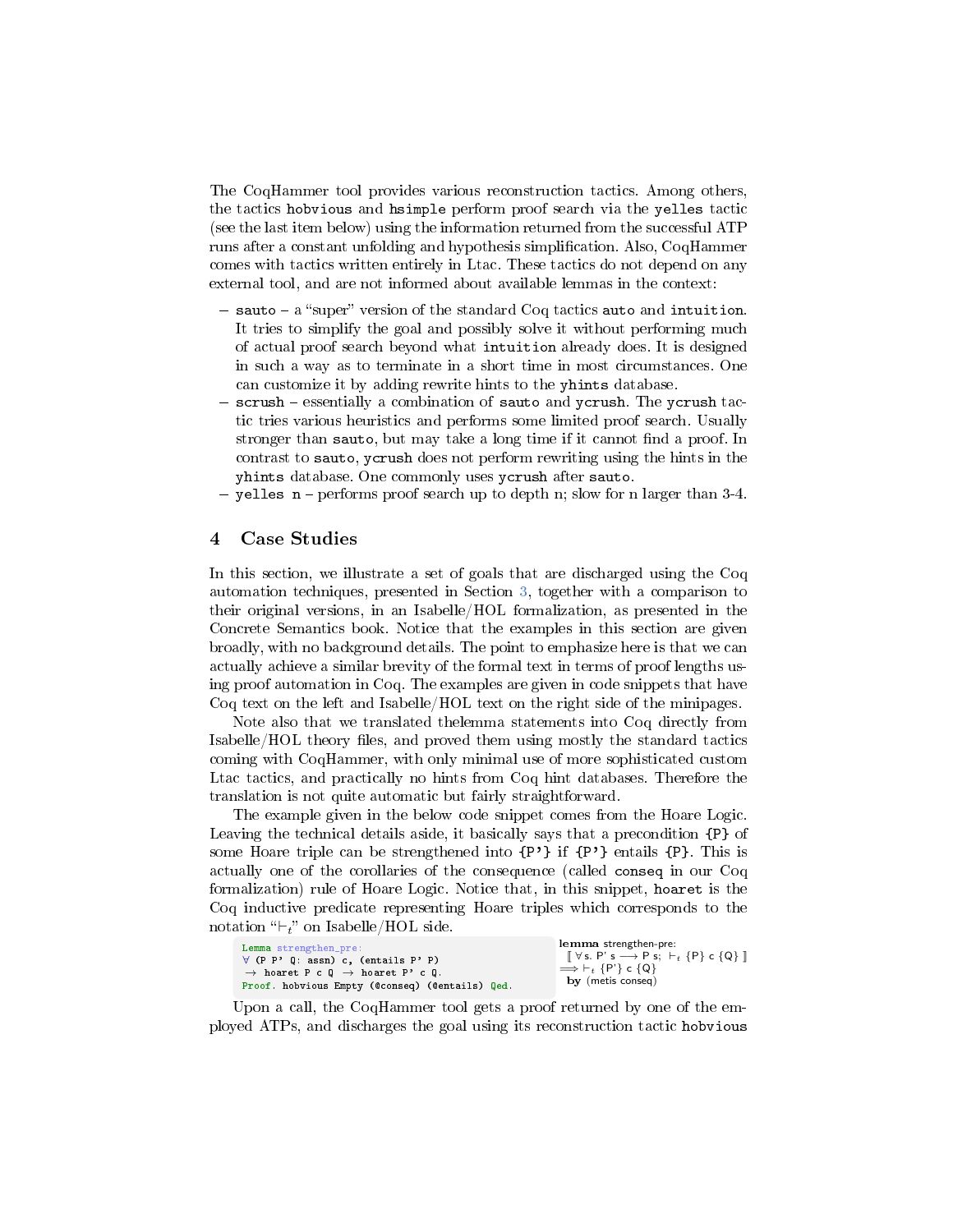parametrized with the empty set of hypotheses from the goal context, the rule conseq and the definition entails. Indeed, this is very similar to what happens in Isabelle/HOL proof of the same fact. The proof is simply made of a call to the metis tactic with the conseq rule as the argument.

Another but slightly more complicated example that stems from the Hoare Logic (using the same notation as the previous one) is given in the below code snippet. This lemma is a version of the partial correctness of the while rule enriched with a measure function f which is supposed to decrease in each loop iteration so as to guarantee the loop termination.

| Lemma While_fun: $\forall$ b P Q c<br>(f: state $\rightarrow$ nat), ( $\forall$ n: nat, hoaret<br>(fun $s \Rightarrow P s \land bval s b = true \land$<br>$n = f s$ ) c (fun $s \Rightarrow P s \wedge f s < n$ ))<br>$\rightarrow$ hoaret P (While b c)<br>$(fun s \Rightarrow P s \land bval s b = false).$<br>Proof pose While; pose conseq;<br>unfold entails in *; yelles 3. Qed. | lemma While-fun:<br>$\int \Lambda$ n::nat. $\vdash_t \{\lambda$ s. P s $\wedge$ bval b s $\wedge$ n = f s} c $\{\lambda$ s.<br>$P s \wedge fs < n$<br>$\Rightarrow$ $\vdash_t$ {P} WHILE b DO c { $\lambda$ s. P s $\land$ ¬bval b s}<br>by (rule Hoare-Total. While [where $T = \lambda s$ n. n =<br>f s, simplified) |
|----------------------------------------------------------------------------------------------------------------------------------------------------------------------------------------------------------------------------------------------------------------------------------------------------------------------------------------------------------------------------------------|------------------------------------------------------------------------------------------------------------------------------------------------------------------------------------------------------------------------------------------------------------------------------------------------------------------------|
|----------------------------------------------------------------------------------------------------------------------------------------------------------------------------------------------------------------------------------------------------------------------------------------------------------------------------------------------------------------------------------------|------------------------------------------------------------------------------------------------------------------------------------------------------------------------------------------------------------------------------------------------------------------------------------------------------------------------|

The Coq proof is found by the Ltac implemented tactic yelles which performs a proof search until a user specified depth has been reached. In our concrete example, we give it some guidance by using the primitive Coq tactic pose with while and conseq rules as arguments, adding them to the context (or simply generalizing them), together with unfolding the denition of entails. This way, the tactic finds a proof at the proof search depth 3. Isabelle/ $HOL$  proof of the same statement follows similar lines. It uses a simplication of the while rule with the measure function being  $\lambda$ s n. n = f s. Just notice that our Coq tactic yelles is clever enough on this goal to find the measure function automatically.

A third example is about semantics of the IMP language. The lemma shown in the below snippet states that one can deduce the big-step semantics of any terminating IMP program from its small-step semantics. Observe that, in this snippet, the Coq notations " $\implies$ " and " $\longrightarrow$  \*" respectively represent the inductive predicates for the (transitive closure of) IMP big-step and small-step semantics. The single difference on Isabelle/HOL side is that we have " $\Rightarrow$ " standing for big-step semantics.

The Coq proof of this lemma proceeds by an induction on the (transitive closure of) small-step semantics after introducing an helper statement (asserted by the pure Coq tactic enough and proven by the Ltac tactic scrush) into the goal context. Then, it calls the Ltac tactic sauto to do some preprocessing for the CoqHammer call. The base case  $p = (Strip, s)$  is trivially solved by sauto. For the inductive case, namely  $\forall s, p' = (\text{skip}, s) \rightarrow p' == \rangle s$ , we call CoqHammer and get the goal solved by an application of the reconstruction tactic hsimple which uses all hypotheses in the goal context (that's why we introduce a new one at the beginning) and the helper lemma called lem small1 big continue with no definitions unfolded. This is again very similar to the Isabelle/HOL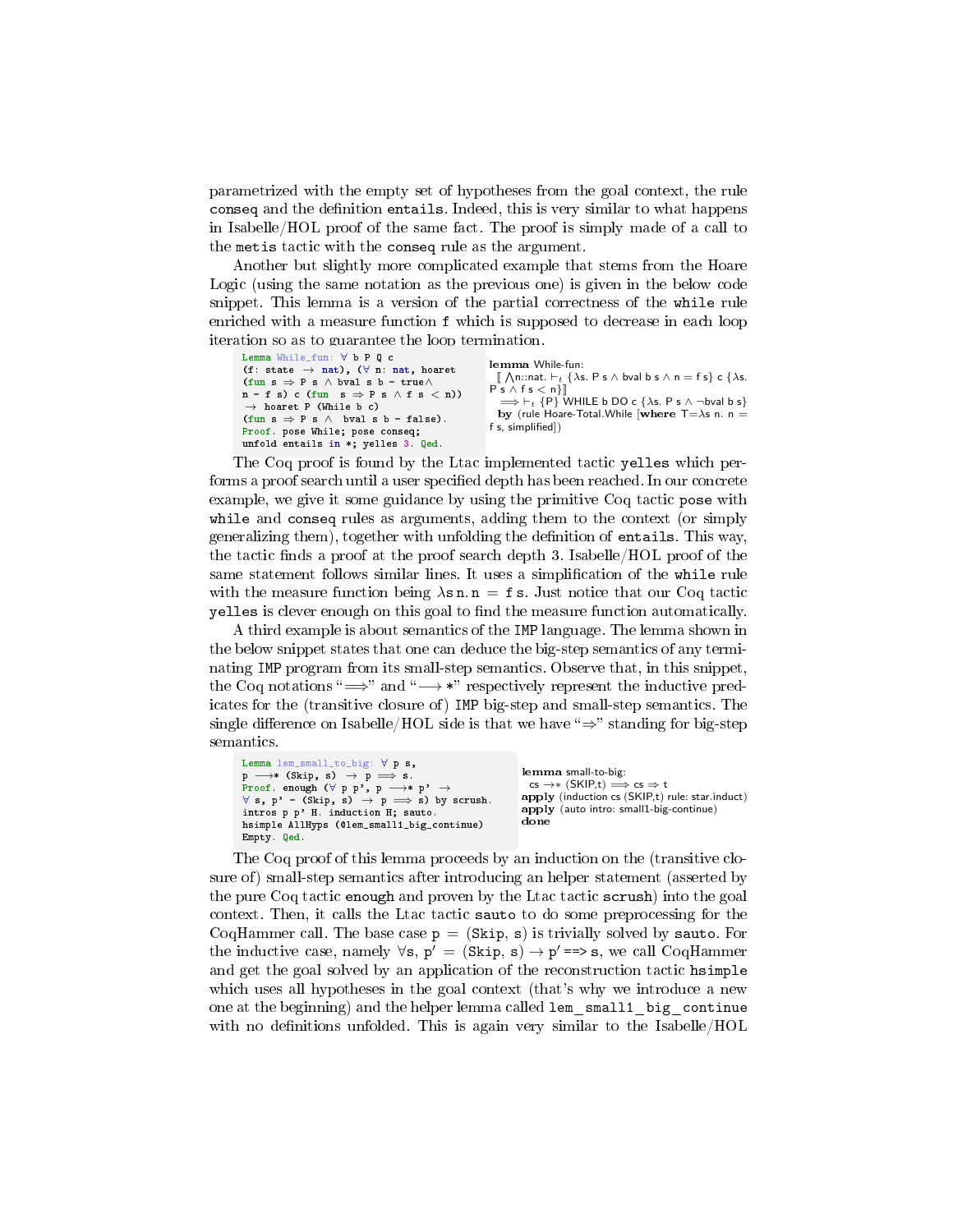proof of the fact in hand. The proof uses the induction principle on the transitive closure of the small-step IMP semantics and then applies the helper lemma lem small1 big continue. Below we give three more examples that we think interesting in the sense that all cases appear on Coq side are discharged fully automatically. And the text size is fairly close to the one of Isabelle/HOL.

| Lemma exec_n_exec: $\forall$ n P c1 c2,<br>exec_n P c1 n c2 $\rightarrow$ exec P c1 c2.<br>Proof, induction n; intros; destruct H.<br>- scrush.<br>- pose @star_step;<br>hobvious (OH, OIHn) (OStar.star_step)<br>(@Compiler.exec) Qed. | lemma exec-n-exec:<br>$P \vdash c \rightarrow \hat{P} n c \Longrightarrow P \vdash c \rightarrow * c$<br>by (induct n arbitrary: c) (auto intro: star.step)               |
|-----------------------------------------------------------------------------------------------------------------------------------------------------------------------------------------------------------------------------------------|---------------------------------------------------------------------------------------------------------------------------------------------------------------------------|
| Lemma exec_exec_n: $\forall$ P c1 c2,<br>exec P c1 c2 $\rightarrow \exists$ n, exec n P c1 n c2.<br>Proof intros: induction H.<br>$- \exists$ 0; scrush.<br>- pose exec_Suc; scrush. Qed.                                               | lemma exec-exec-n:<br>$P \vdash c \rightarrow * c \Longrightarrow \exists n. P \vdash c \rightarrow \hat{m} c$<br>by (induct rule: star.induct) (auto intro:<br>exec-Suc) |
| Lemma exec_eq_exec_n: $\forall$ P c1 c2,<br>exec P c1 c2 $\leftrightarrow$ $\exists$ n, exec n P c1 n c2.<br>Proof pose exec_exec_n;<br>pose exec_n_exec; scrush. Qed.                                                                  | lemma exec-eq-exec-n:<br>$(P \vdash c \rightarrow * c) = (\exists n. P \vdash c \rightarrow \hat{n} c)$<br>by (blast intro: exec-exec-n exec-n-exec)                      |

The main lemma exec eq exec n, using the other two above, is broadly about the symbolic compilation of IMP programs into a low level language based on a stack machine. It specifically says that one can speak about the n step instruction executions instead of reflexive transitive closure of single step executions. Note that the Coq predicates exec\_n and exec are respectively standing for n step instruction, and transitive closure of single step instruction. These are denoted as "  $\vdash$   $\rightarrow$  \*  $\cdots$  and "  $\vdash$   $\rightarrow$   $\land$  n  $\cdots$  in Isabelle/HOL text respectively. The Coq proof from left to right (exec\_n\_exec) of the equivalence is based on an induction over n and the other direction (exec exec n) is based on an induction over transitive closure of single step executions. The base cases of both induction steps are trivially solved by the tactic scrush. The inductive case of the former proof is a CoqHammer call which discharges the goal using the reconstruction tactic hobvious. It uses two hypotheses (H and the induction hypothesis IHn) from the goal context with the lemma called star\_step (coming from  $star.v$ , and the definition exec. The inductive case of the latter is just made of an scrush application with a guide reminding that the goal is a variant of the lemma exec\_Suc.

Again, these proofs follow very similar lines with those of Isabelle/HOL of the same facts. The proof of exec nexec induces on n and uses the definition star step to discarge the goal. Similarly, exec exec n is proven by an induction on the transitive closure of single step executions followed by the application of the exec\_Suc fact.

### 5 Conclusion

We have reproven 101 lemmas from the Isabelle/HOL theories Star, AExp, BExp. ASM, Com, Big\_Step, Hoare, Small\_Step, Compiler and Compiler2 in Coq; heavily using the automation techniques described in previous sections.